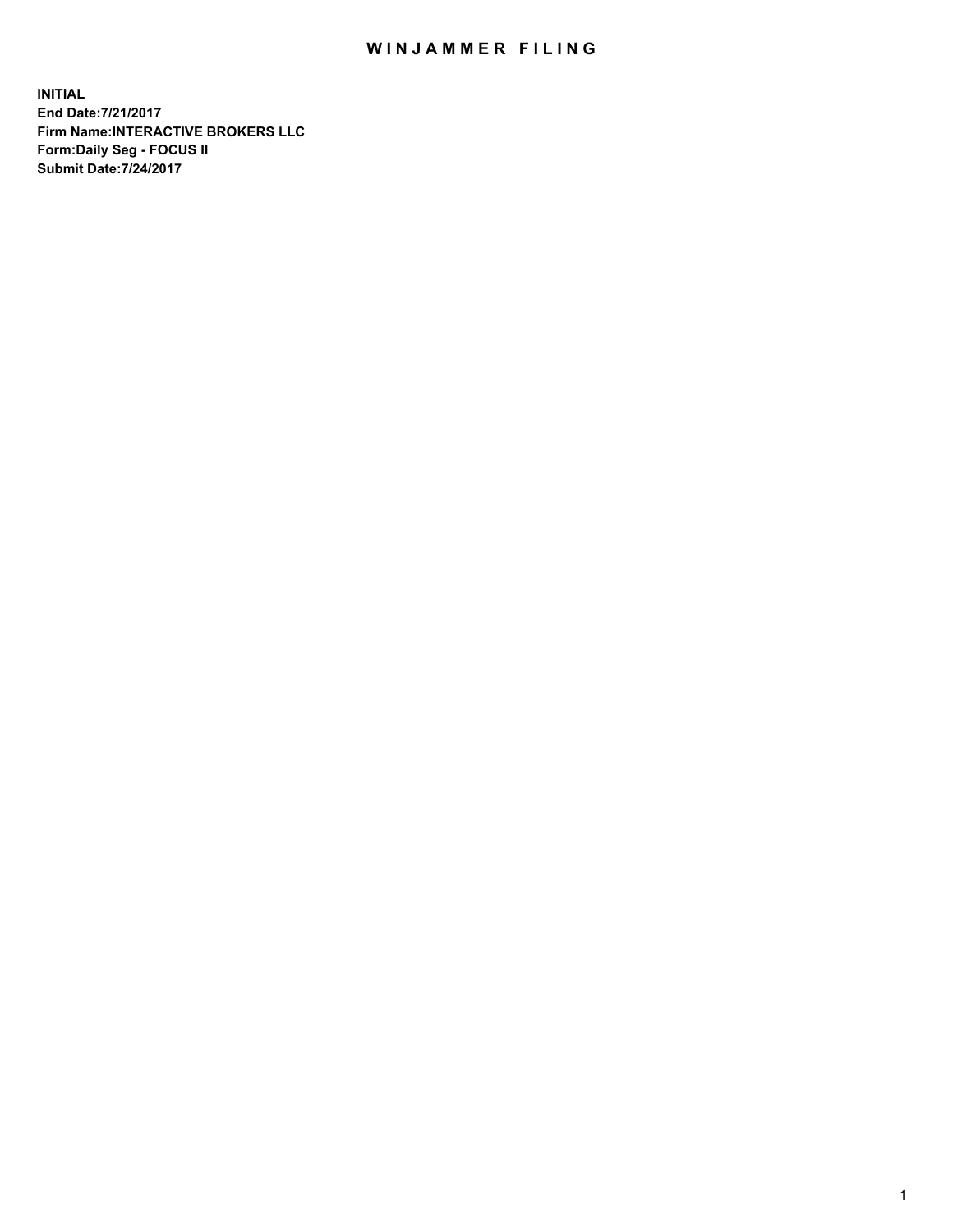## **INITIAL End Date:7/21/2017 Firm Name:INTERACTIVE BROKERS LLC Form:Daily Seg - FOCUS II Submit Date:7/24/2017 Daily Segregation - Cover Page**

| Name of Company<br><b>Contact Name</b><br><b>Contact Phone Number</b><br><b>Contact Email Address</b>                                                                                                                                                                                                                          | <b>INTERACTIVE BROKERS LLC</b><br><b>James Menicucci</b><br>203-618-8085<br><u>jmenicucci@interactivebrokers.c</u><br>om |
|--------------------------------------------------------------------------------------------------------------------------------------------------------------------------------------------------------------------------------------------------------------------------------------------------------------------------------|--------------------------------------------------------------------------------------------------------------------------|
| FCM's Customer Segregated Funds Residual Interest Target (choose one):<br>a. Minimum dollar amount: ; or<br>b. Minimum percentage of customer segregated funds required:%; or<br>c. Dollar amount range between: and; or<br>d. Percentage range of customer segregated funds required between:% and%.                          | <u>0</u><br>0<br><u>155,000,000 245,000,000</u><br>0 <sub>0</sub>                                                        |
| FCM's Customer Secured Amount Funds Residual Interest Target (choose one):<br>a. Minimum dollar amount: ; or<br>b. Minimum percentage of customer secured funds required:%; or<br>c. Dollar amount range between: and; or<br>d. Percentage range of customer secured funds required between:% and%.                            | $\overline{\mathbf{0}}$<br>0<br>80,000,000 120,000,000<br>0 <sub>0</sub>                                                 |
| FCM's Cleared Swaps Customer Collateral Residual Interest Target (choose one):<br>a. Minimum dollar amount: ; or<br>b. Minimum percentage of cleared swaps customer collateral required:% ; or<br>c. Dollar amount range between: and; or<br>d. Percentage range of cleared swaps customer collateral required between:% and%. | $\underline{\mathbf{0}}$<br>$\overline{\mathbf{0}}$<br>0 <sub>0</sub><br><u>00</u>                                       |

Attach supporting documents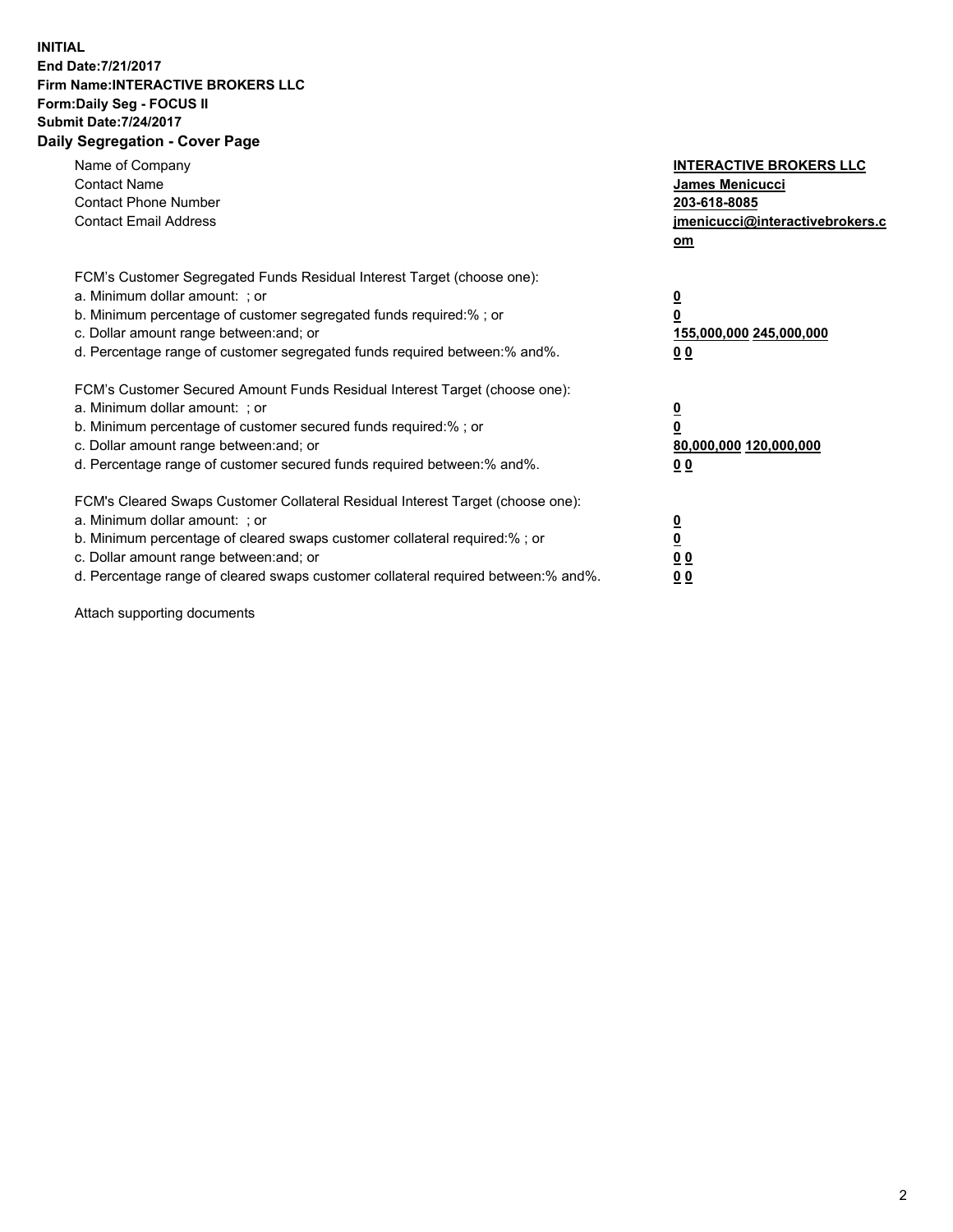## **INITIAL End Date:7/21/2017 Firm Name:INTERACTIVE BROKERS LLC Form:Daily Seg - FOCUS II Submit Date:7/24/2017**

|     | <b>Daily Segregation - Secured Amounts</b>                                                                |                                  |
|-----|-----------------------------------------------------------------------------------------------------------|----------------------------------|
|     | Foreign Futures and Foreign Options Secured Amounts                                                       |                                  |
|     | Amount required to be set aside pursuant to law, rule or regulation of a foreign                          | $0$ [7305]                       |
|     | government or a rule of a self-regulatory organization authorized thereunder                              |                                  |
| 1.  | Net ledger balance - Foreign Futures and Foreign Option Trading - All Customers                           |                                  |
|     | A. Cash                                                                                                   | 364,597,384 [7315]               |
| 2.  | B. Securities (at market)                                                                                 | $0$ [7317]                       |
| 3.  | Net unrealized profit (loss) in open futures contracts traded on a foreign board of trade                 | 2,223,366 [7325]                 |
|     | Exchange traded options<br>a. Market value of open option contracts purchased on a foreign board of trade | 27,975 [7335]                    |
|     | b. Market value of open contracts granted (sold) on a foreign board of trade                              | -21,835 [7337]                   |
| 4.  | Net equity (deficit) (add lines 1. 2. and 3.)                                                             | 366,826,890 [7345]               |
| 5.  | Account liquidating to a deficit and account with a debit balances - gross amount                         | 3,055 [7351]                     |
|     | Less: amount offset by customer owned securities                                                          | 0 [7352] 3,055 [7354]            |
| 6.  | Amount required to be set aside as the secured amount - Net Liquidating Equity                            | 366,829,945 [7355]               |
|     | Method (add lines 4 and 5)                                                                                |                                  |
| 7.  | Greater of amount required to be set aside pursuant to foreign jurisdiction (above) or line               | 366,829,945 [7360]               |
|     | 6.                                                                                                        |                                  |
|     | FUNDS DEPOSITED IN SEPARATE REGULATION 30.7 ACCOUNTS                                                      |                                  |
| 1.  | Cash in banks                                                                                             |                                  |
|     | A. Banks located in the United States                                                                     | 70,762,603 [7500]                |
|     | B. Other banks qualified under Regulation 30.7                                                            | 0 [7520] 70,762,603 [7530]       |
| 2.  | Securities                                                                                                |                                  |
|     | A. In safekeeping with banks located in the United States                                                 | 343,732,030 [7540]               |
|     | B. In safekeeping with other banks qualified under Regulation 30.7                                        | 0 [7560] 343,732,030 [7570]      |
| 3.  | Equities with registered futures commission merchants                                                     |                                  |
|     | A. Cash                                                                                                   | $0$ [7580]                       |
|     | <b>B.</b> Securities                                                                                      | $0$ [7590]                       |
|     | C. Unrealized gain (loss) on open futures contracts                                                       | $0$ [7600]                       |
|     | D. Value of long option contracts                                                                         | $0$ [7610]                       |
|     | E. Value of short option contracts                                                                        | 0 [7615] 0 [7620]                |
| 4.  | Amounts held by clearing organizations of foreign boards of trade                                         |                                  |
|     | A. Cash                                                                                                   | $0$ [7640]                       |
|     | <b>B.</b> Securities                                                                                      | $0$ [7650]                       |
|     | C. Amount due to (from) clearing organization - daily variation                                           | $0$ [7660]                       |
|     | D. Value of long option contracts<br>E. Value of short option contracts                                   | $0$ [7670]                       |
| 5.  | Amounts held by members of foreign boards of trade                                                        | 0 [7675] 0 [7680]                |
|     | A. Cash                                                                                                   | 82,199,021 [7700]                |
|     | <b>B.</b> Securities                                                                                      | $0$ [7710]                       |
|     | C. Unrealized gain (loss) on open futures contracts                                                       | -1,562,893 [7720]                |
|     | D. Value of long option contracts                                                                         | 27,975 [7730]                    |
|     | E. Value of short option contracts                                                                        | -21,835 [7735] 80,642,268 [7740] |
| 6.  | Amounts with other depositories designated by a foreign board of trade                                    | $0$ [7760]                       |
| 7.  | Segregated funds on hand                                                                                  | $0$ [7765]                       |
| 8.  | Total funds in separate section 30.7 accounts                                                             | 495,136,901 [7770]               |
| 9.  | Excess (deficiency) Set Aside for Secured Amount (subtract line 7 Secured Statement                       | 128,306,956 [7380]               |
|     | Page 1 from Line 8)                                                                                       |                                  |
| 10. | Management Target Amount for Excess funds in separate section 30.7 accounts                               | 80,000,000 [7780]                |
| 11. | Excess (deficiency) funds in separate 30.7 accounts over (under) Management Target                        | 48,306,956 [7785]                |
|     |                                                                                                           |                                  |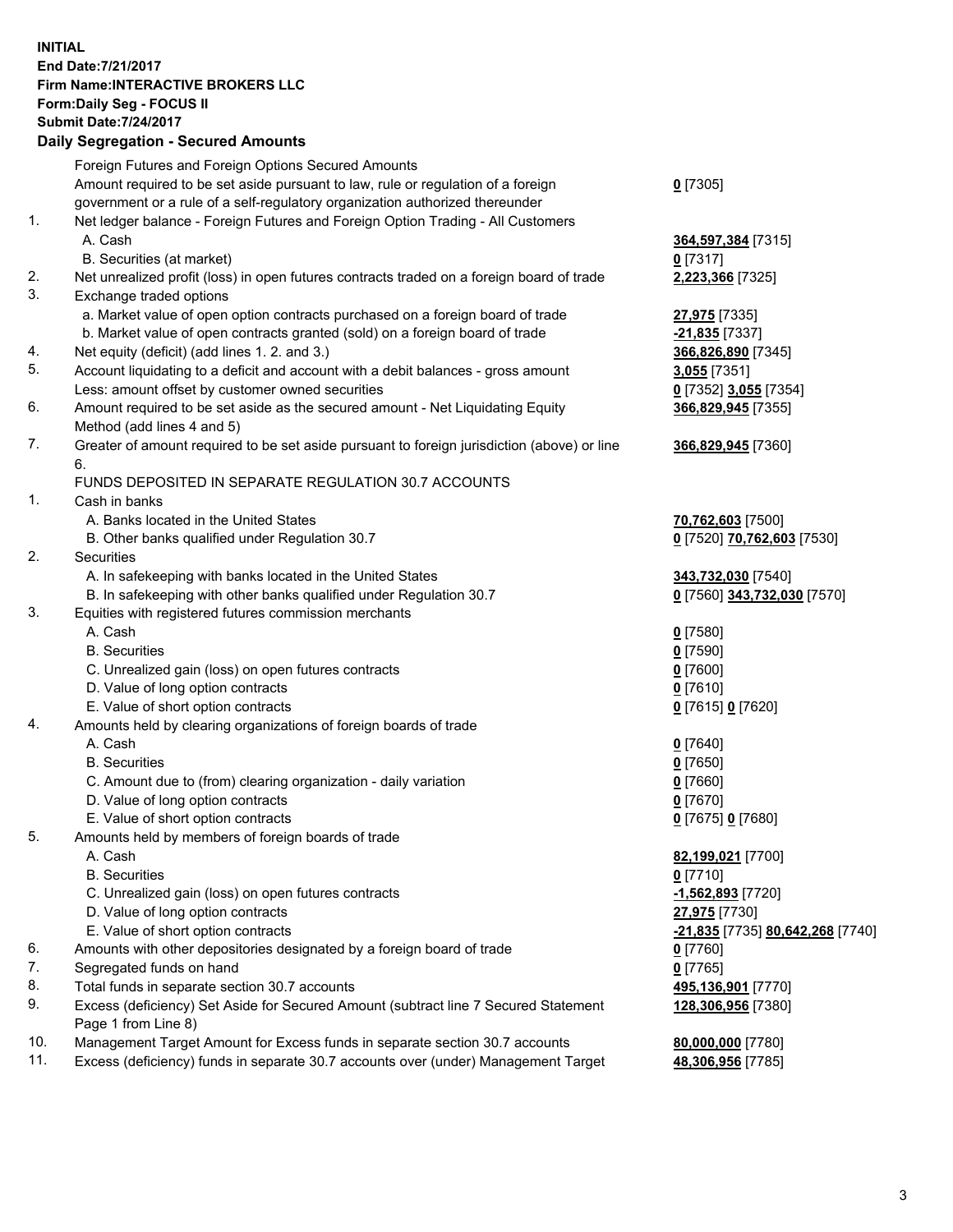**INITIAL End Date:7/21/2017 Firm Name:INTERACTIVE BROKERS LLC Form:Daily Seg - FOCUS II Submit Date:7/24/2017 Daily Segregation - Segregation Statement** SEGREGATION REQUIREMENTS(Section 4d(2) of the CEAct) 1. Net ledger balance A. Cash **4,338,741,337** [7010] B. Securities (at market) **0** [7020] 2. Net unrealized profit (loss) in open futures contracts traded on a contract market **-53,589,310** [7030] 3. Exchange traded options A. Add market value of open option contracts purchased on a contract market **180,980,625** [7032] B. Deduct market value of open option contracts granted (sold) on a contract market **-275,741,954** [7033] 4. Net equity (deficit) (add lines 1, 2 and 3) **4,190,390,698** [7040] 5. Accounts liquidating to a deficit and accounts with debit balances - gross amount **223,128** [7045] Less: amount offset by customer securities **0** [7047] **223,128** [7050] 6. Amount required to be segregated (add lines 4 and 5) **4,190,613,826** [7060] FUNDS IN SEGREGATED ACCOUNTS 7. Deposited in segregated funds bank accounts A. Cash **813,360,144** [7070] B. Securities representing investments of customers' funds (at market) **2,397,015,585** [7080] C. Securities held for particular customers or option customers in lieu of cash (at market) **0** [7090] 8. Margins on deposit with derivatives clearing organizations of contract markets A. Cash **519,894,820** [7100] B. Securities representing investments of customers' funds (at market) **761,683,194** [7110] C. Securities held for particular customers or option customers in lieu of cash (at market) **0** [7120] 9. Net settlement from (to) derivatives clearing organizations of contract markets **-9,083,562** [7130] 10. Exchange traded options A. Value of open long option contracts **180,975,810** [7132] B. Value of open short option contracts **-275,731,875** [7133] 11. Net equities with other FCMs A. Net liquidating equity **0** [7140] B. Securities representing investments of customers' funds (at market) **0** [7160] C. Securities held for particular customers or option customers in lieu of cash (at market) **0** [7170] 12. Segregated funds on hand **0** [7150] 13. Total amount in segregation (add lines 7 through 12) **4,388,114,116** [7180] 14. Excess (deficiency) funds in segregation (subtract line 6 from line 13) **197,500,290** [7190] 15. Management Target Amount for Excess funds in segregation **155,000,000** [7194]

16. Excess (deficiency) funds in segregation over (under) Management Target Amount Excess

**42,500,290** [7198]